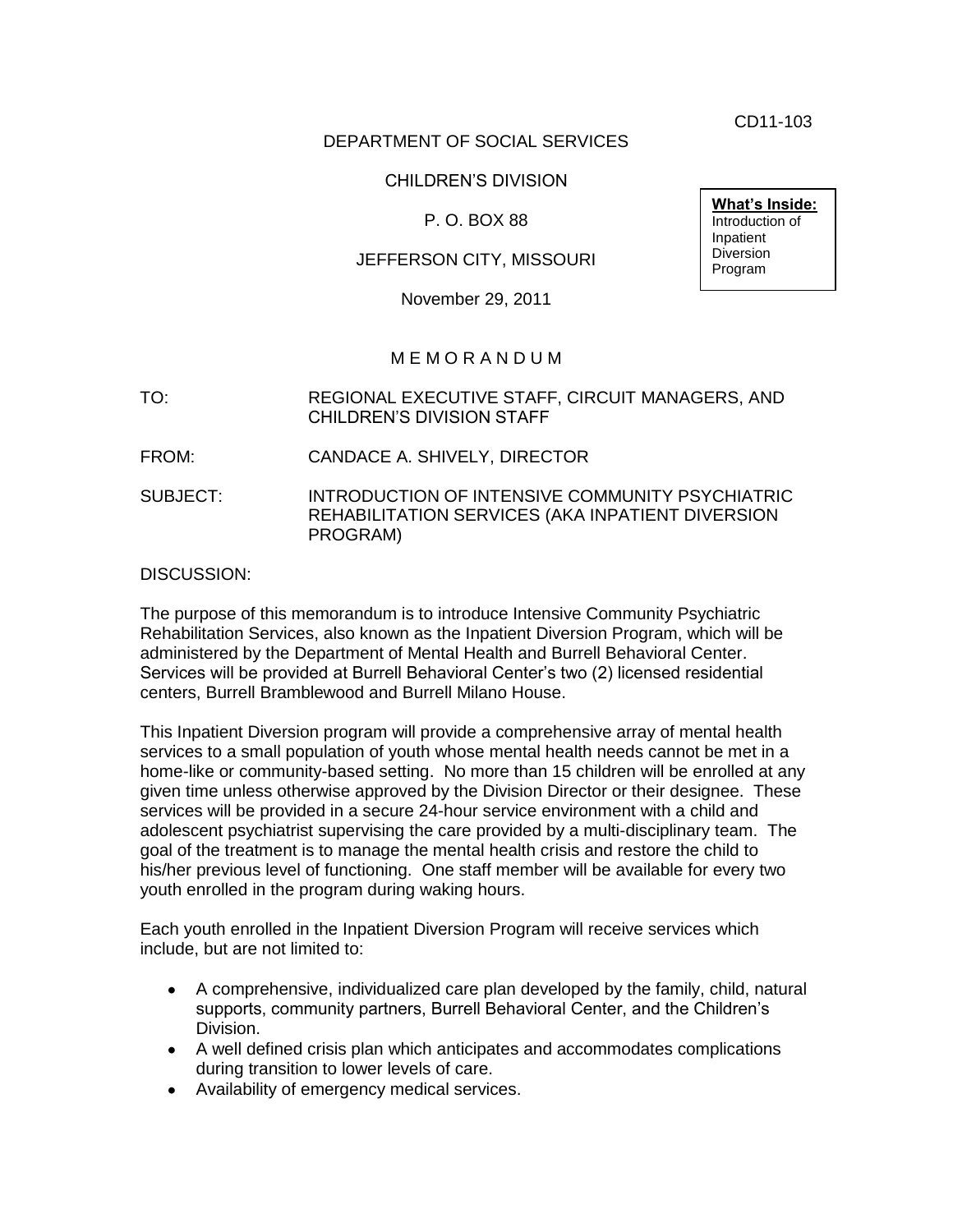Availability of a licensed nurse, occupational and recreational therapists.

Eligibility criteria for these services are listed below:

- The child must be in the custody of the Children's Division.
- The child must be case managed directly by the Children's Division.
- The child must be eligible to receive federally funded Medicaid.
- The child must meet the eligibility criteria for the CPR Intensive Level Inpatient Diversion which includes a rating of Level 6 on the Child and Adolescent Level of Care Utilization System (CALOCUS).

Steps prior to enrollment in the Inpatient Diversion program:

- The Family Support Team must recommend a referral to the Inpatient Diversion program.
- Verification of available slots must be obtained from the Central Office designee.
- A referral must be made through the Residential Care Screening Team Coordinator.
- Verification must be obtained to determine if the youth meets the criteria outlined above.
	- o Youth must be assessed and meet Level 6 criteria on the CALOCUS.
	- o Youth must have a fund code of 2 or 12 in FACES which indicates they receive federally funded Medicaid.
- The Inpatient Diversion Agreement form must be completed and signed.

For youth enrolled in the Inpatient Diversion program:

- Initial authorization cannot exceed 180 days.
- Program participation may not be extended without the FST recommendation and the Central Office designee's prior approval.
- Placement at Burrell Bramblewood and Burrell Milano House must be entered in FACES with a placement type of RFA and a maintenance level of 3, i.e. no maintenance will be generated from FACES.
- Payment for youth enrolled in the Inpatient Diversion Program will be handled by the Central Office designee.
- Burrell Behavioral Center staff must be invited to all FST meetings.
- CD staff should attend monthly treatment team staffings in person or by phone conferencing.

Inpatient Diversion services are not approved until the Inpatient Diversion Agreement form is completed and signed by all parties. A copy of the signed agreement form must be sent to the Central Office designee, Randy Yancey, within 10 days of the date of placement.